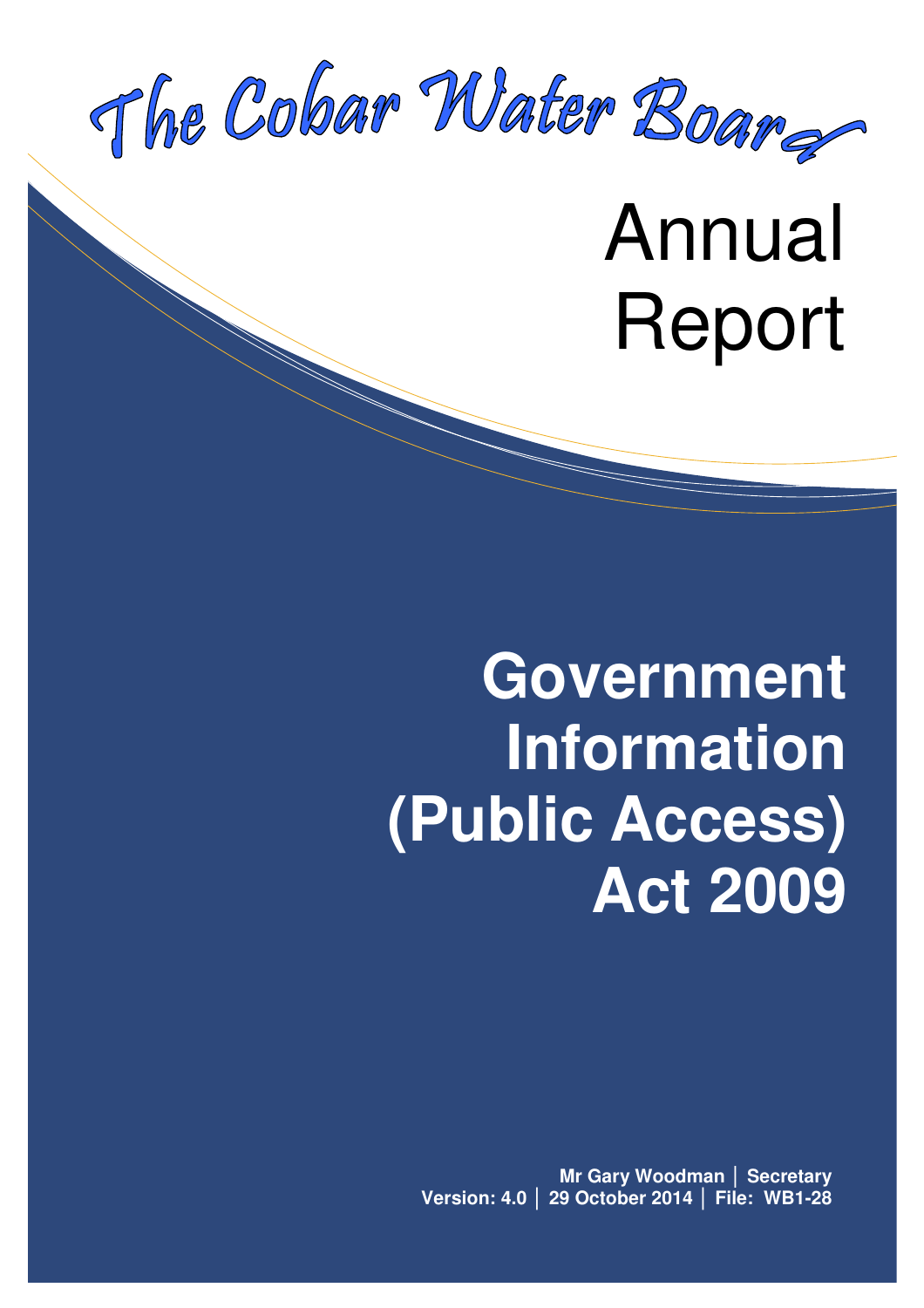In accordance with Section 125 of the Government Information (Public Access) Act 2009 (NSW) (GIPAA), Cobar Water Board provides the following Annual Report for the Board from July 2013 to June 2014.

### **Table of Contents**

| Clause 7(b) – Total Number of Formal Access Applications3         |
|-------------------------------------------------------------------|
| Clause 7(c) – Total Number of Formal Access Applications Refused3 |
| .3                                                                |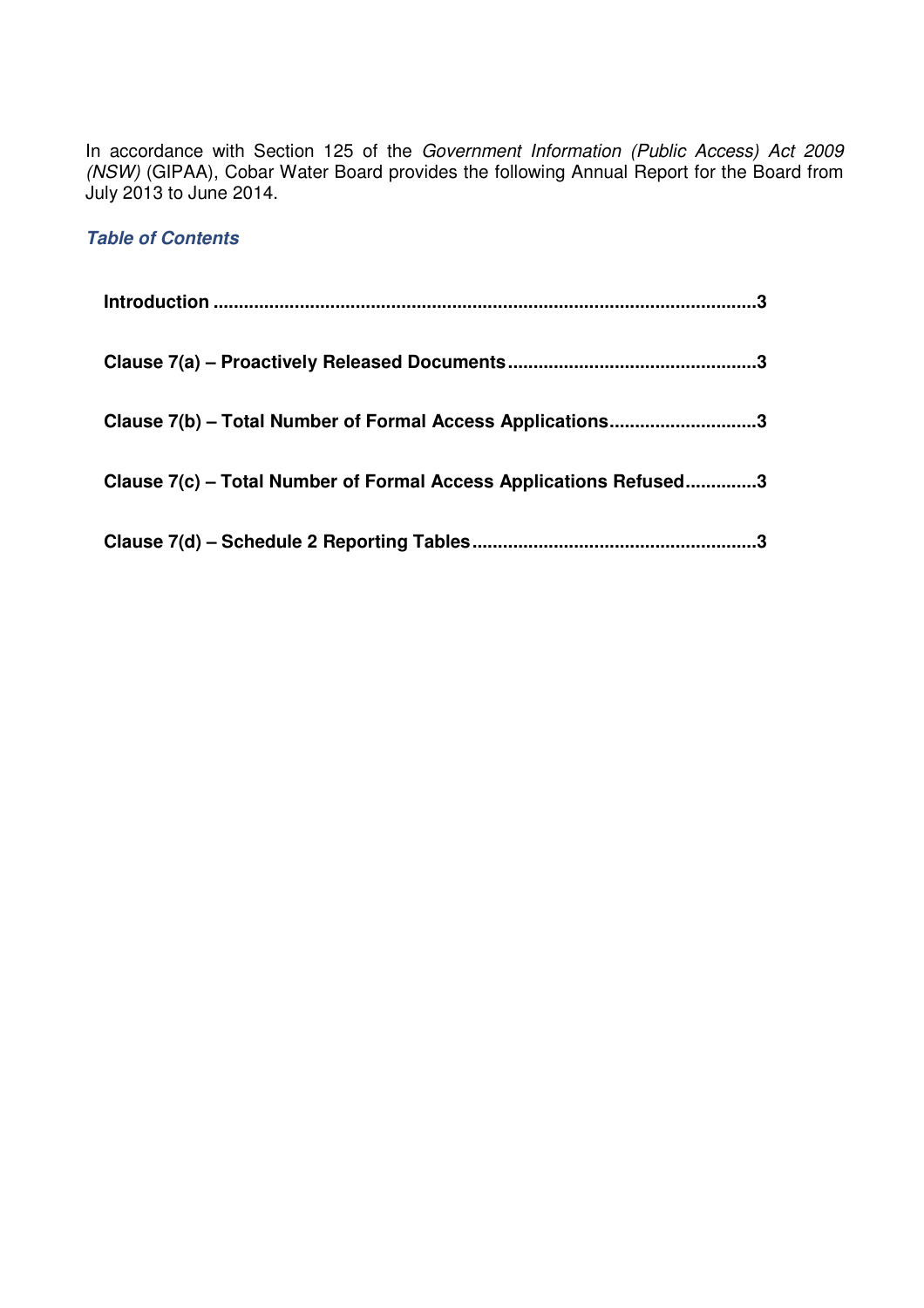# **Introduction**

Section 125 of the Government Information (Public Access) Act 2009 (GIPA Act) requires each agency (other than a minister) to prepare an annual report on its GIPA obligations (GIPA Annual report). This report is submitted to the Minister responsible for that agency within four months after the end of each reporting year.

Agencies must also provide a copy of the report to the Information Commissioner.

The Boards GIPA Annual Report 2013-2014 will be sent to: The Hon. Katrina Hodgkinson MP Minister for Primary Industries SYDNEY NSW 2000

Information Commissioner Office of the Information Commissioner.

#### **Clause 7(a) – Proactively Released Documents**

 The Cobar Water Board has reviewed the type of information held by the Board that should be made publicly available and is satisfied that all such information is currently available to the public. This is reflected in the fact that no formal access applications have been received by the Board which indicates that the public has access to all the information held by the Board that is in the public interest to be made available.

 The review was conducted through discussions with members of the Cobar Water Board, senior staff and managers to consider any recently available information not previously considered and/or in existence.

#### **Clause 7(b) – Total Number of Access Applications**

No formal access applications were received during the 2013/14 reporting period nor where there any withdrawn applications.

# **Clause 7(c) – Total Number of Access Applications Refused**

 As no formal access applications were received, none were refused during the 2013/14 reporting period, either wholly or partly, because the application was for the disclosure of information referred to in Schedule 1 to the Act.

# **Clause 7(d) – Schedule 2 Reporting Tables**

SCHEDULE 2 - Statistical information about access applications to be included in annual report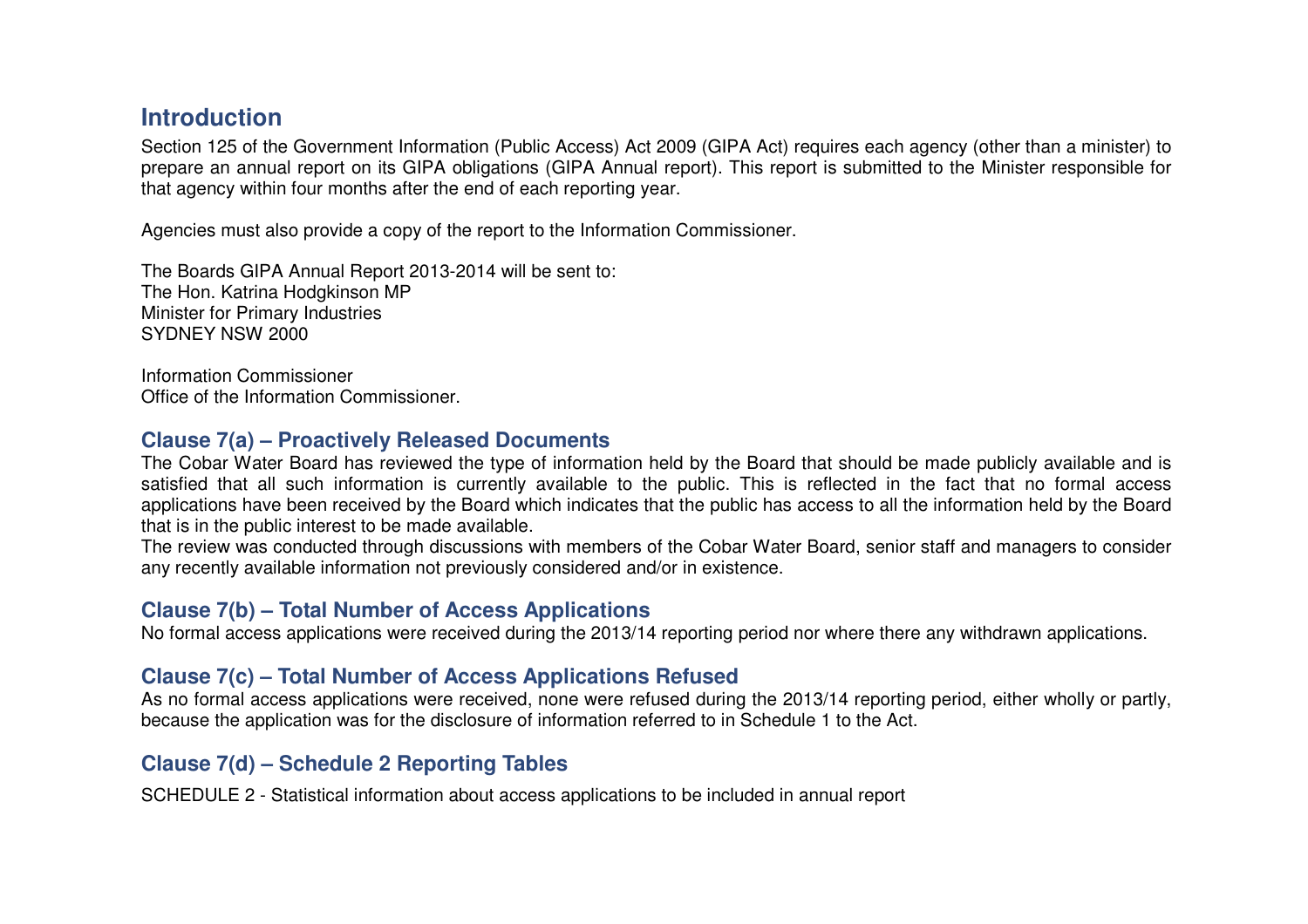| Table A: Number of applications by type of applicant and outcome*                                                                                                                          |                              |                              |                              |                         |                                     |                                          |                                                                   |                          |
|--------------------------------------------------------------------------------------------------------------------------------------------------------------------------------------------|------------------------------|------------------------------|------------------------------|-------------------------|-------------------------------------|------------------------------------------|-------------------------------------------------------------------|--------------------------|
|                                                                                                                                                                                            | Access<br>Granted<br>in full | Access<br>granted in<br>part | Access<br>refused<br>in full | Information<br>not held | Information<br>already<br>available | Refuse to<br>with<br>deal<br>application | Refuse<br>to<br>confirm/deny<br>whether<br>information<br>is held | Application<br>withdrawn |
| Media                                                                                                                                                                                      |                              |                              |                              |                         |                                     |                                          |                                                                   |                          |
| <b>Members of Parliament</b>                                                                                                                                                               |                              |                              |                              |                         |                                     |                                          |                                                                   |                          |
| Private sector business                                                                                                                                                                    |                              |                              |                              |                         |                                     |                                          |                                                                   |                          |
| Not for profit organisations<br>or<br>community groups                                                                                                                                     |                              |                              |                              |                         |                                     |                                          |                                                                   |                          |
| public<br><b>Members</b><br>the<br>0f<br>(application<br>legal<br>by<br>representative)                                                                                                    |                              |                              |                              |                         |                                     |                                          |                                                                   |                          |
| Members of the public (other)                                                                                                                                                              |                              |                              |                              |                         |                                     |                                          |                                                                   |                          |
| Note:* More than one decision can be made in respect of a particular access application. If so, recording must be made in relation<br>to each such decision. This also applies in Table B. |                              |                              |                              |                         |                                     |                                          |                                                                   |                          |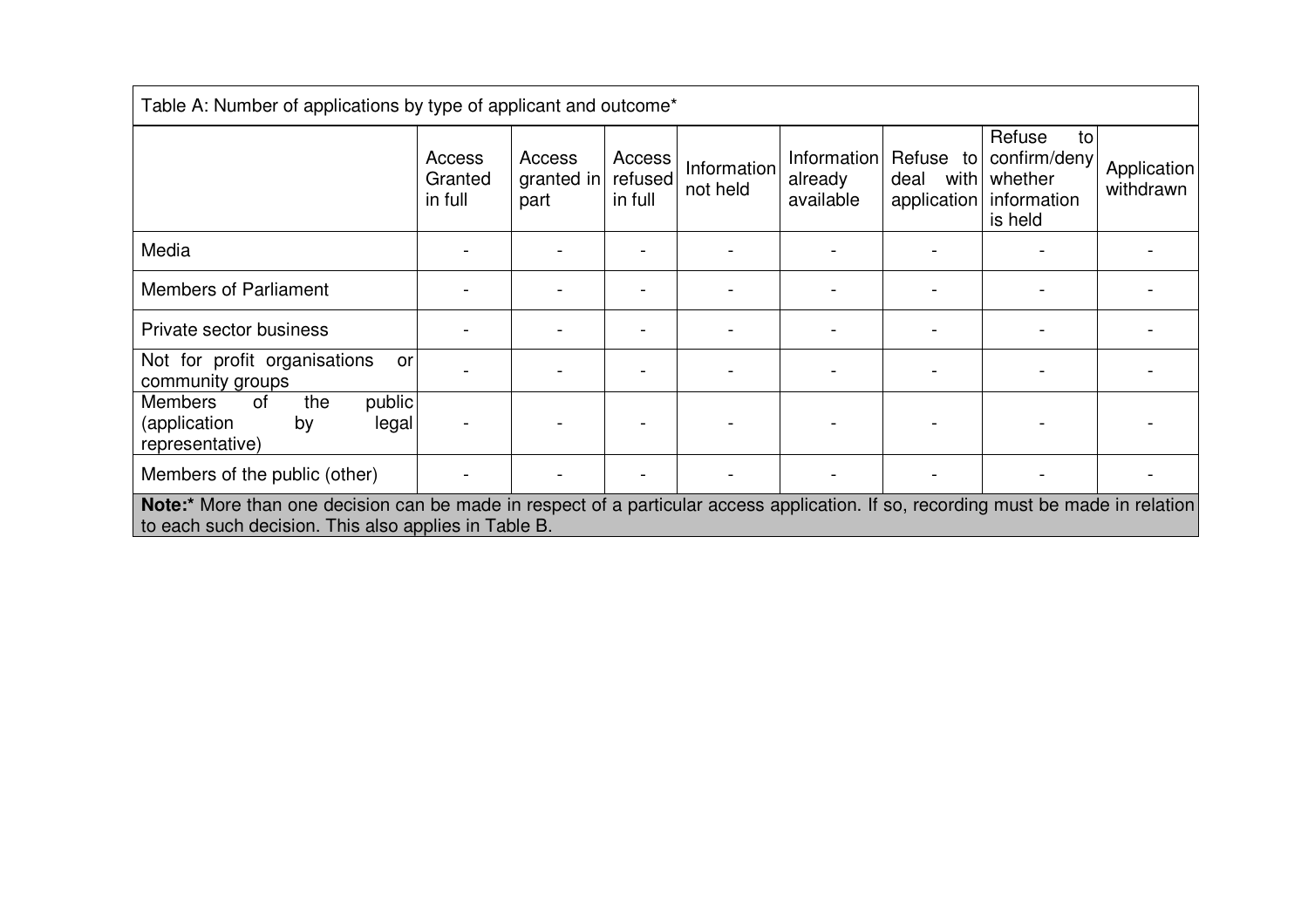| Table B: Number of application by type of applicant and outcome*                                                                                                                                           |                              |                                     |                              |                         |                                     |                                          |                                                                   |                          |
|------------------------------------------------------------------------------------------------------------------------------------------------------------------------------------------------------------|------------------------------|-------------------------------------|------------------------------|-------------------------|-------------------------------------|------------------------------------------|-------------------------------------------------------------------|--------------------------|
|                                                                                                                                                                                                            | Access<br>granted in<br>full | <b>Access</b><br>granted in<br>part | Access<br>refused<br>in full | Information<br>not held | Information<br>already<br>available | Refuse to<br>with<br>deal<br>application | Refuse<br>to<br>confirm/deny<br>whether<br>information<br>is held | Application<br>withdrawn |
| Personal<br>information<br>applications*                                                                                                                                                                   |                              |                                     |                              |                         |                                     |                                          |                                                                   |                          |
| Access applications (other than<br>personal information applications)                                                                                                                                      |                              |                                     |                              |                         |                                     |                                          |                                                                   |                          |
| Access<br>applications<br>that<br>are<br>partly<br>information<br>personal<br>applications and partly other                                                                                                |                              |                                     |                              |                         |                                     |                                          |                                                                   |                          |
| Note:* A "personal information application" is an access application for personal information (as defined in clause 4 of schedule 4<br>to the Act) about the applicant (the applicant being an individual) |                              |                                     |                              |                         |                                     |                                          |                                                                   |                          |

| Table C: Invalid applications                                                 |                        |  |  |  |
|-------------------------------------------------------------------------------|------------------------|--|--|--|
|                                                                               | Number of applications |  |  |  |
| Reason for invalidity                                                         |                        |  |  |  |
| Application does not comply with formal requirements (section 41 of the Act)  |                        |  |  |  |
| Application is for excluded information of the agency (section 43 of the Act) |                        |  |  |  |
| Application contravenes restraint order (section 110 of the Act)              |                        |  |  |  |
| Total number of invalid applications received                                 |                        |  |  |  |
| Invalid applications that subsequently became valid applications              |                        |  |  |  |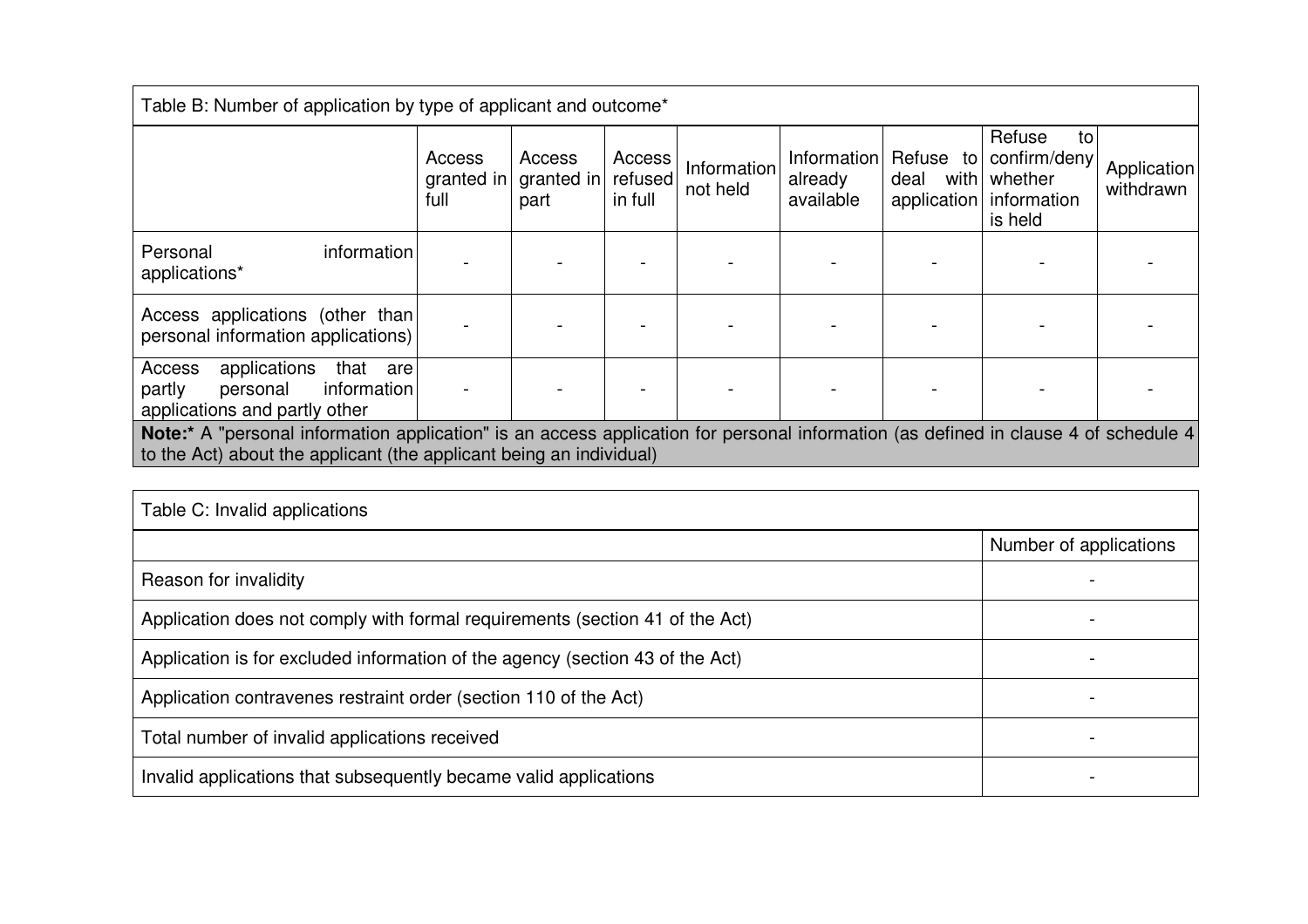| Table D: Conclusive presumption of overriding public interest against disclosure: matters listed in Schedule 1 to Act                                                                                                                            |       |   |                               |
|--------------------------------------------------------------------------------------------------------------------------------------------------------------------------------------------------------------------------------------------------|-------|---|-------------------------------|
|                                                                                                                                                                                                                                                  | used* |   | Number of times consideration |
| Overriding secrecy laws                                                                                                                                                                                                                          |       |   |                               |
| Cabinet information                                                                                                                                                                                                                              |       |   |                               |
| <b>Executive Council information</b>                                                                                                                                                                                                             |       |   |                               |
| Contempt                                                                                                                                                                                                                                         |       |   |                               |
| Legal professional privilege                                                                                                                                                                                                                     |       |   |                               |
| <b>Excluded information</b>                                                                                                                                                                                                                      |       |   |                               |
| Documents affecting law enforcement and public safety                                                                                                                                                                                            |       | ۰ |                               |
| <b>Transport safety</b>                                                                                                                                                                                                                          |       |   |                               |
| Adoption                                                                                                                                                                                                                                         |       |   |                               |
| Care and protection of children                                                                                                                                                                                                                  |       |   |                               |
| Ministerial code of conduct                                                                                                                                                                                                                      |       |   |                               |
| Aboriginal and environmental heritage                                                                                                                                                                                                            |       |   |                               |
| Note: * More than one public interest consideration may apply in relation to a particular access application and, if so, each such<br>consideration is to be recorded (but only once per application). This also applies in relation to Table E. |       |   |                               |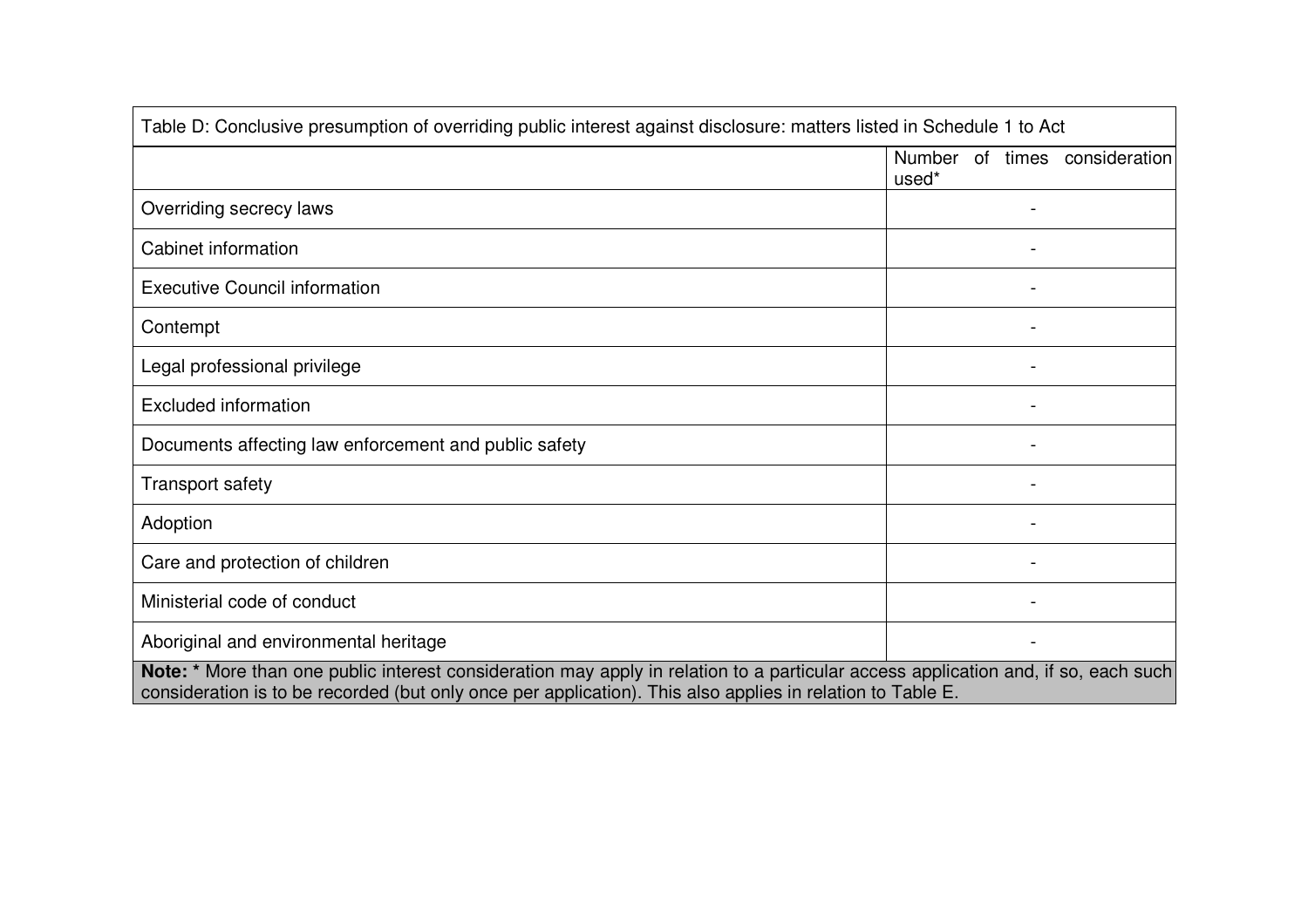| Table E: Other public interest considerations against disclosure: matters listed in table to section 14 of the Act                                                                                     |                                                           |  |  |  |
|--------------------------------------------------------------------------------------------------------------------------------------------------------------------------------------------------------|-----------------------------------------------------------|--|--|--|
|                                                                                                                                                                                                        | occasions when application not<br>Number of<br>successful |  |  |  |
| Responsible and effective government                                                                                                                                                                   |                                                           |  |  |  |
| Law enforcement and security                                                                                                                                                                           |                                                           |  |  |  |
| Individual rights judicial processes and natural justice                                                                                                                                               |                                                           |  |  |  |
| Business interests of agencies and other persons                                                                                                                                                       |                                                           |  |  |  |
| Environment, culture, economy and general matters                                                                                                                                                      |                                                           |  |  |  |
| Secrecy provisions                                                                                                                                                                                     |                                                           |  |  |  |
| Exempt documents under interstate Freedom of Information legislation                                                                                                                                   |                                                           |  |  |  |
| Note: * More than one public interest consideration may apply in relation to a particular access application and, if so, each such<br>consideration is to be recorded (but only once per application). |                                                           |  |  |  |

| Table F: Timeliness                                              |                        |  |  |
|------------------------------------------------------------------|------------------------|--|--|
|                                                                  | Number of applications |  |  |
| Decided within statutory timeframe (20 days plus any extensions) |                        |  |  |
| Decided after 35 days (by agreement with applicant)              |                        |  |  |
| Not decided within time (deemed refusal)                         |                        |  |  |
| Total                                                            |                        |  |  |